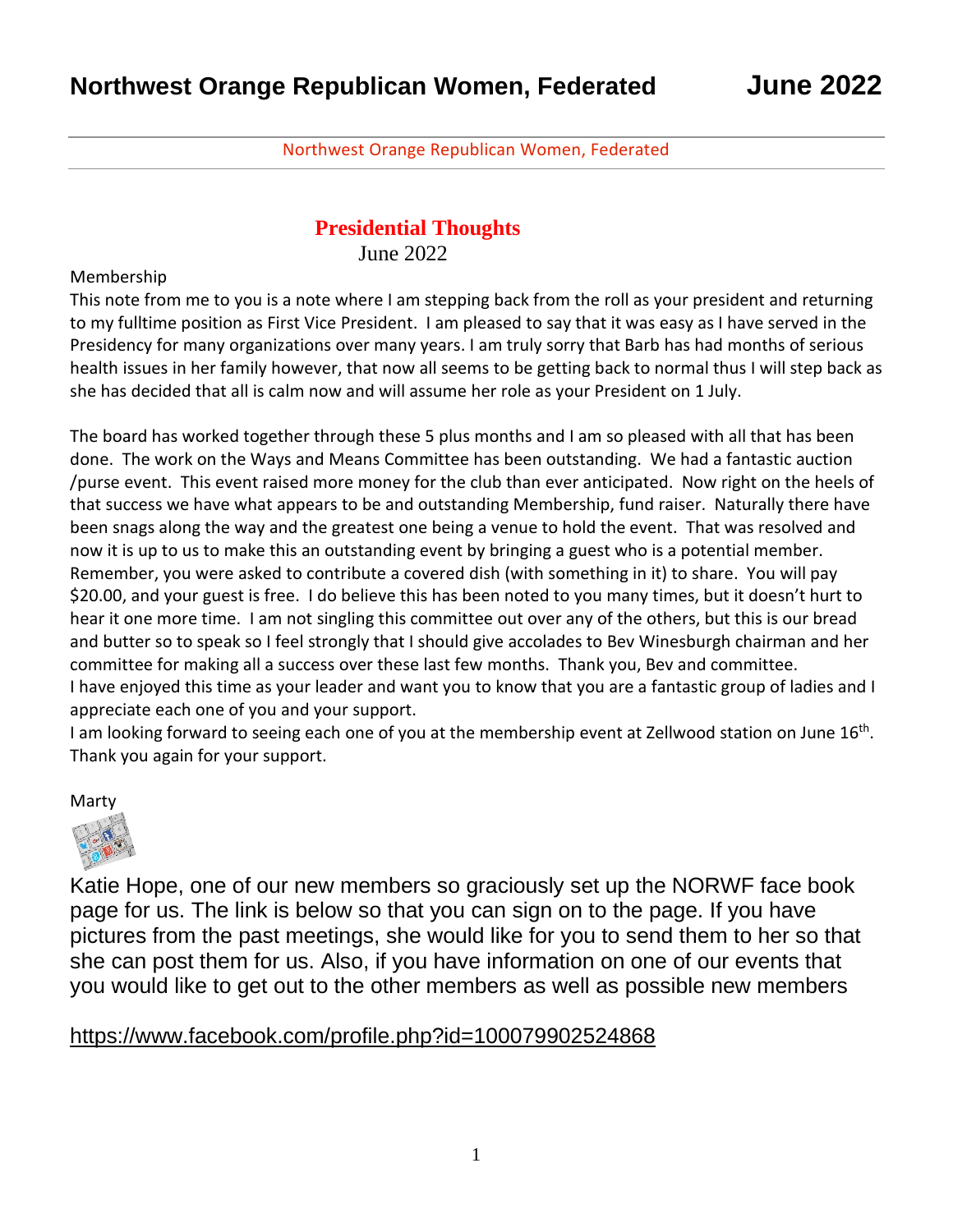NORTHWEST ORANGE REPUBLICAN WOMEN, FEDERATED

# **Membership Drive Covered Dish Brunch** Thursday, June 16, 2022



THE WHISTLESTOP AT ZELLWOOD STATION 2728 CAYMAN CIRCLE, ZELLWOOD, FL 32798

\$20 and a Covered Dish-Members Only **Reservation Deadline: June 10, 2022** 

# **THUY "TWEE" LOWE**

WELL KNOWN CENTRAL FLORIDA REPUBLICAN WILL UPDATE US ON THE CURRENT HAPPENINGS IN WASHINGTON, D. C.

## **BRING A FRIEND FOR FREE!**

Meet VIPs Who Will Entertain Us With Their



"Thank. You members for responding with **your** rsvp, potential member free guests name and your food item you will be bringing…

**Your RSVP by Friday June 10th** is key so we can plan with the venue for tables and have enough food. This will be a really fun **Event…please bring some cash for the Chinese Auction, the 50/50 and the signature brunch beverages available …square**

Available for admission if needed but it costs so cash is king for a fundraiser…..

I promise we will not ask you to bring food for the fall fundraiser unless you all want to….so far we are getting a lot of Wonderful responses, we know it will be more delicious and saves us \$\$. THANKS to the best committee EVER! SEE YOU ALL JUNE 16TH!

All the best, Bev Winesburgh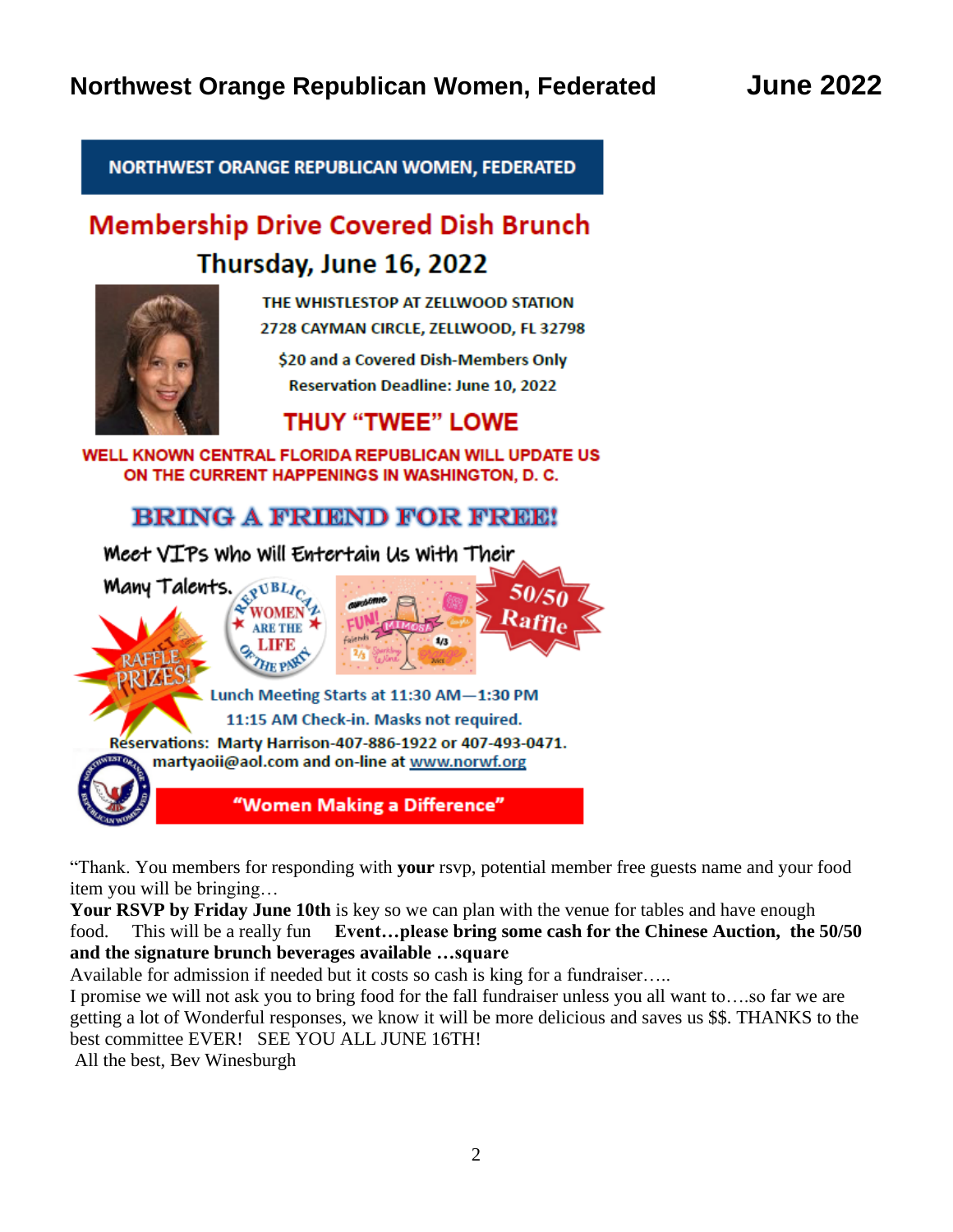







Tuan Le for Congress **Candidate City Commisioner** 



Marty and Sandi Smallman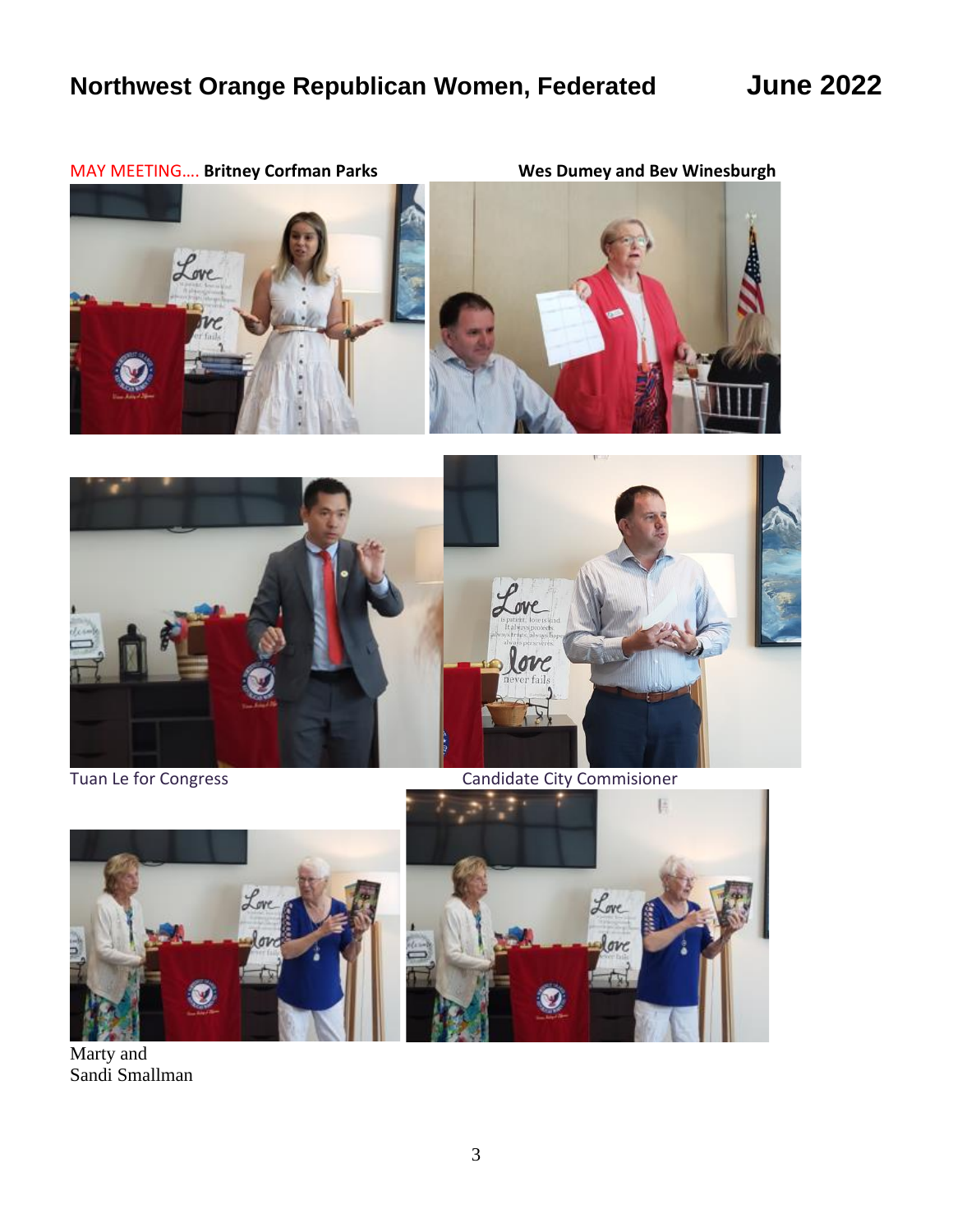#### **HAPPY BIRTHDAY TO OUR MEMBERS:**



**Nancy Thayer June 19th Loretta Forlaw June 26th**

### **THANK YOU MS. MARTY!!!**

Thank you, Ms. Marty, for filling in as President while Barb was serving where she was needed with family these last couple of months. Your service beautiful [lady](https://creativecommons.org/licenses/by-nc/3.0/) was so appreciated and LOVED! ALL YOUR NORWF FAMILY

### **Membership action requested:**

**\*\*\*\*\***Member Loretta Forlaw organizing Wave Flag Day on June 14th please see email or call Loretta for more details: This year, Flag Day (June 14) falls on Flag Waving Tuesday! We are encouraging all supporters and partner organizations to get out and wave a flag in unison – from anywhere in the country – at 9am ET on Tuesday, June 14. Record your flag-waving as a Facebook Live, and it will be shared to the Wreaths Across America. LORETTA FORLAW at loretta.forlaw@gmail.com

**\*\*\*\*\***If you have properties that belong to NORWF, please let Louise Fortunato know she is inventorying items and determining best storage possibilities.

# **FACTS:** Since Russia invaded Ukraine now over **<sup>100</sup> days**

Guess who the **University of Florida** decided to honor? Karl Marx, of all people! Their school library named one of their study rooms after the father of communism, honoring him as a "philosopher, radical economist, and revolutionary critic."

**How despicable.** The radical left runs rampant on campuses even in great conservative states like Florida. Thanks to your support, your **Leadership Institute's Campus Reform** was on the scene.

Campus Reform reporters spread this story all across the country through our popular website, CampusReform.org. And a wave of citizen outrage followed. I's Campus Reform reporting generated so much pressure that the school backed off. They removed Marx's name from the study room.

The University of Florida's Young Democratic Socialists of America chapter staged protests and sit-ins demanding that the school reinstate Marx's name. The Marxist students even cited Campus Reform in their petition as the reason why the school removed the name. Leftists know the power of LI's Campus Reform -- and they fear it. Rightly so. Fortunately, the school administration didn't capitulate to the radical students this time around. As this recent story makes clear, your Leadership Institute exposes the campus left and creates real change on campus. Thank you for making such victories possible. Let's keep at it. Cordially, Morton Blackwell

President, Leadership Institute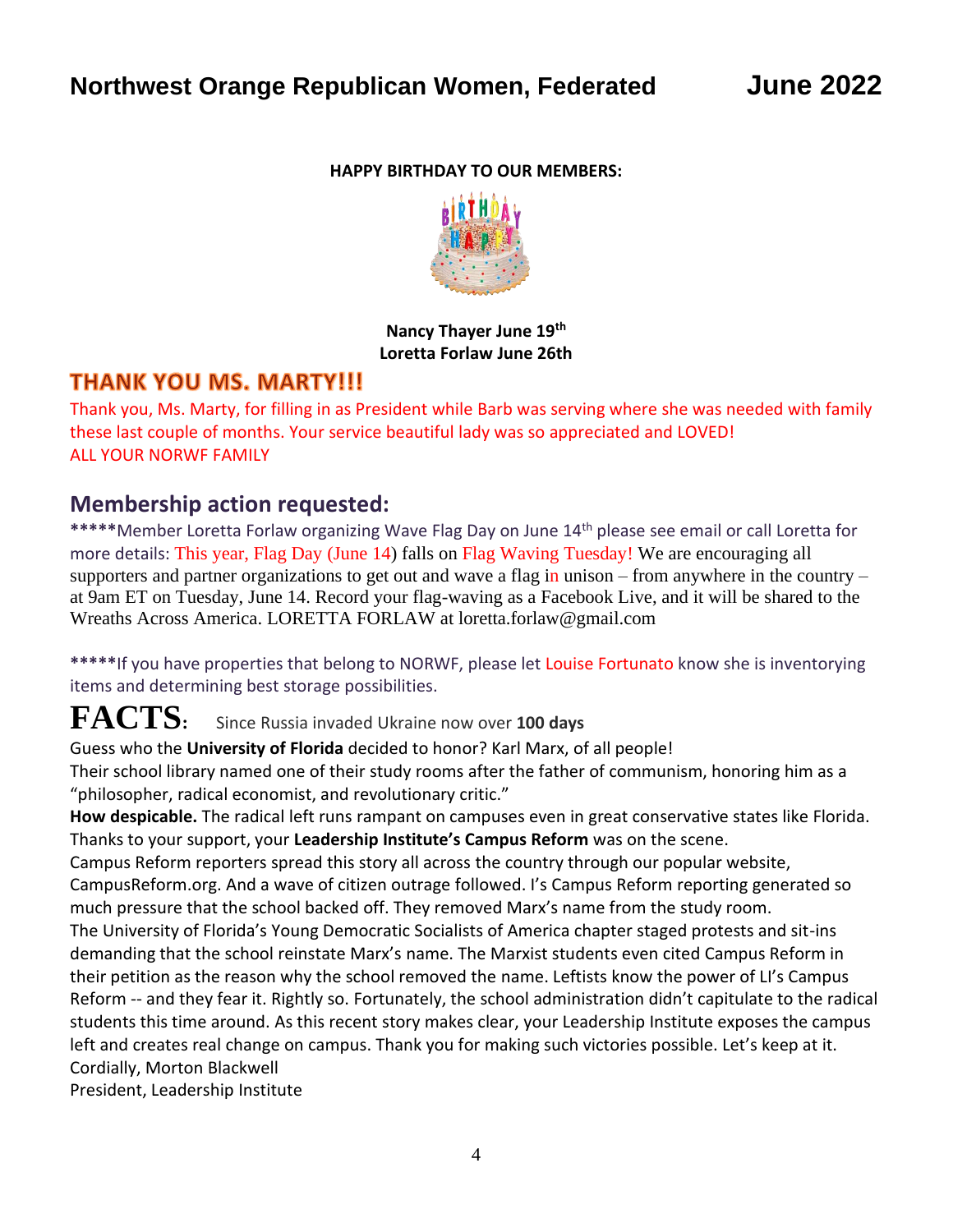# **Northwest Orange Republican Women, Federated June 2022**

#### **WHY I AM A REPUBLICAN IN FLORIDA IN 2022 by Bev Winesburgh**

**I am a registered Republican voter in Florida because I have personally witnessed the positive impact of these policies on my life here in Apopka and on the citizens of the State.**

**We Republicans believe in:**

- **•LOWER TAXES**
- **•SMALLER GOVERNMENT**

**•ENCOURAGING THE GROWTH OF BUSINESS**

**•SAFEGUARDING OF RELIGIOUS LIBERTIES**

- **•THE SANCTITY OF HUMAN LIFE**
- **•FREEDOM OF SPEECH**
- **•FREEDOM OF THE PRESS**
- **•SUPPORTING THE RIGHT TO KEEP AND BEAR ARMS**
- **•LEGAL IMMIGRATION AND SECURE BORDERS**
- **•PROTECTING OUR NATIONAL SYMBOLS**
- **•A STRONG NATIONAL DEFENSE FOR PROTECTION AND PEACE**
- **•UPHOLDING THE PRINCIPLES OF THE US CONSTITUTION ANDTHE BILL OF RIGHTS**

**But most of all, Republicans are guided by the philosophy that**

- **•INDIVIDUALS, NOT GOVERNMENT, MAKE THE BEST DECISIONS FOR THEIR LIVES.**
- **•ALL CITIZENS ARE ENTITLED TO EQUAL RIGHTS**
- **•DECISIONS OF GOVERNMENT ARE BEST MADE CLOSE TO HOME/STATE/COUNTY/CITY**

**We are not Globalists, Socialists, Communists, Nihilists, or Climatists….. We are pragmatists, the party of common-sense solutions, citizens first, Giving a hand up instead of a hand -out. The party of action not reaction. A great melting pot welcoming all of like minds into our fold.**

**HISTORY SHOWS THESE PRINCIPLES ARE THE ROADMAP TO PEACE AND PROSPERITY. THEY HAVE MADE THE U.S. THE GREATEST NATION ON EARTH. IT'S UP TO US TO SHOW OUR SUPPORT WITH OUR VOTE.**

**If you believe in these ideals, as I do, we welcome you to register Republican today… And vote for candidates who uphold these beliefs in the Primary and General Elections ahead!**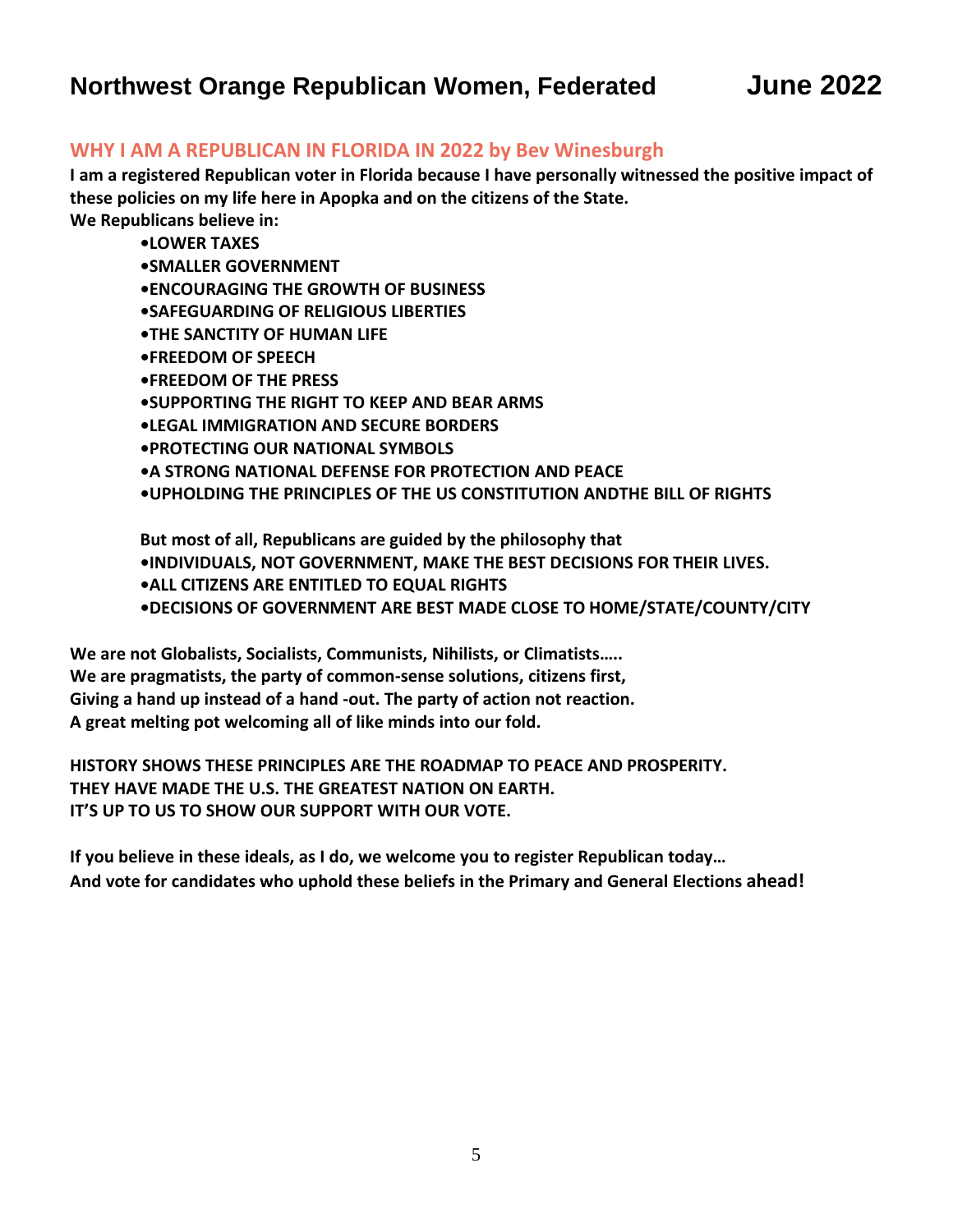

When the [American Revolution](https://www.history.com/topics/american-revolution/american-revolution-history) broke out in 1775, the colonists weren't [fighting](http://lehighvalleyramblings.blogspot.com/2016/06/three-allentown-middle-school-students.html) united under a single flag. Instead, most regiments participating in the war for [independ](https://creativecommons.org/licenses/by-nd/3.0/)ence against the British fought under their own flags. In June of 1775, the [Second Continental Congress](https://www.history.com/topics/american-revolution/the-continental-congress) met in Philadelphia to create the Continental Army-a unified colonial fighting force—with the hopes of a more organized battle against its colonial oppressors. This led to the creation of what was, essentially, the first "American" flag, the Continental Colors.

For some, this flag, which was comprised of 13 red and white alternating stripes and a Union Jack in the corner, was too similar to that of the British. [George Washington](https://www.history.com/topics/us-presidents/george-washington) soon realized that flying a flag that was even remotely close to the British flag was not a great confidence-builder for the revolutionary effort, so [he turned his efforts towards creating](https://www.loc.gov/item/today-in-history/june-14/)  [a new symbol of freedom](https://www.loc.gov/item/today-in-history/june-14/) for the soon-to-be fledgling nation.

On June 14, 1777, the Second Continental Congress took a break from writing the [Articles of Confederation](https://www.history.com/topics/articles-of-confederation) and passed a resolution stating that "the flag of the United States be 13 stripes, alternate red and white," and that "the union be 13 stars, white in a blue field, representing a new constellation. "Over 100 years later, in 1916, [President](https://www.history.com/topics/us-presidents/woodrow-wilson)  [Woodrow Wilson](https://www.history.com/topics/us-presidents/woodrow-wilson) [marked the anniversary of that decree](https://www.history.com/this-day-in-history/u-s-president-woodrow-wilson-gives-flag-day-address) by officially establishing June 14 as Flag Day. As you celebrate the anniversary of the Stars and Stripes.

**1**. Bernard Cigrand, a small-town Wisconsin teacher, originated the idea for an annual flag day, to be celebrated across the country every June 14, in 1885. That year, he led his school in the first formal observance of the holiday.

**2.** It is widely believed that [Betsy Ross,](https://www.biography.com/military-figure/betsy-ross) who assisted the [Revolutionary War](https://www.history.com/topics/american-revolution/american-revolution-history) effort by repairing uniforms and sewing tents, made the first American flag. 3. The lyrics of "The Star-Spangled Banner," America's national anthem since 1931, are taken from a patriotic poem written by [Francis Scott Key](https://www.history.com/this-day-in-history/key-pens-star-spangled-banner) after he witnessed the Battle of Fort McHenry during the [War of 1812.](https://www.history.com/topics/war-of-1812/war-of-1812) His words were set to the tune of "To Anacreon in Heaven," a popular British drinking song.

**3**. In the 1950s, when it seemed certain that [Alaska would be admitted to the Union,](https://www.history.com/this-day-in-history/sewards-follyhttps:/www.history.com/this-day-in-history/sewards-folly) designers began retooling the American flag to add a 49th star to the existing 48. Meanwhile, a 17-year-old Ohio student named Bob Heft borrowed his mother's sewing machine, disassembled his family's 48-star flag and stitched on 50 stars in a proportional pattern. He handed in his creation to his history teacher for a class project, explaining that he expected Hawaii would soon achieve statehood as well. Heft also sent the flag to his congressman, Walter Moeller, who presented it to [President](https://www.history.com/topics/us-presidents/dwight-d-eisenhower)  [Eisenhower](https://www.history.com/topics/us-presidents/dwight-d-eisenhower) after both new states joined the Union. Eisenhower selected Heft's design, and on July 4, 1960, the president and the high school student stood together as the 50 star flag was raised for the first time. Heft's teacher promptly changed his grade from a B- to an A.

**4**. The Flag Code stipulates that the Stars and Stripes should not be used as apparel, bedding or drapery.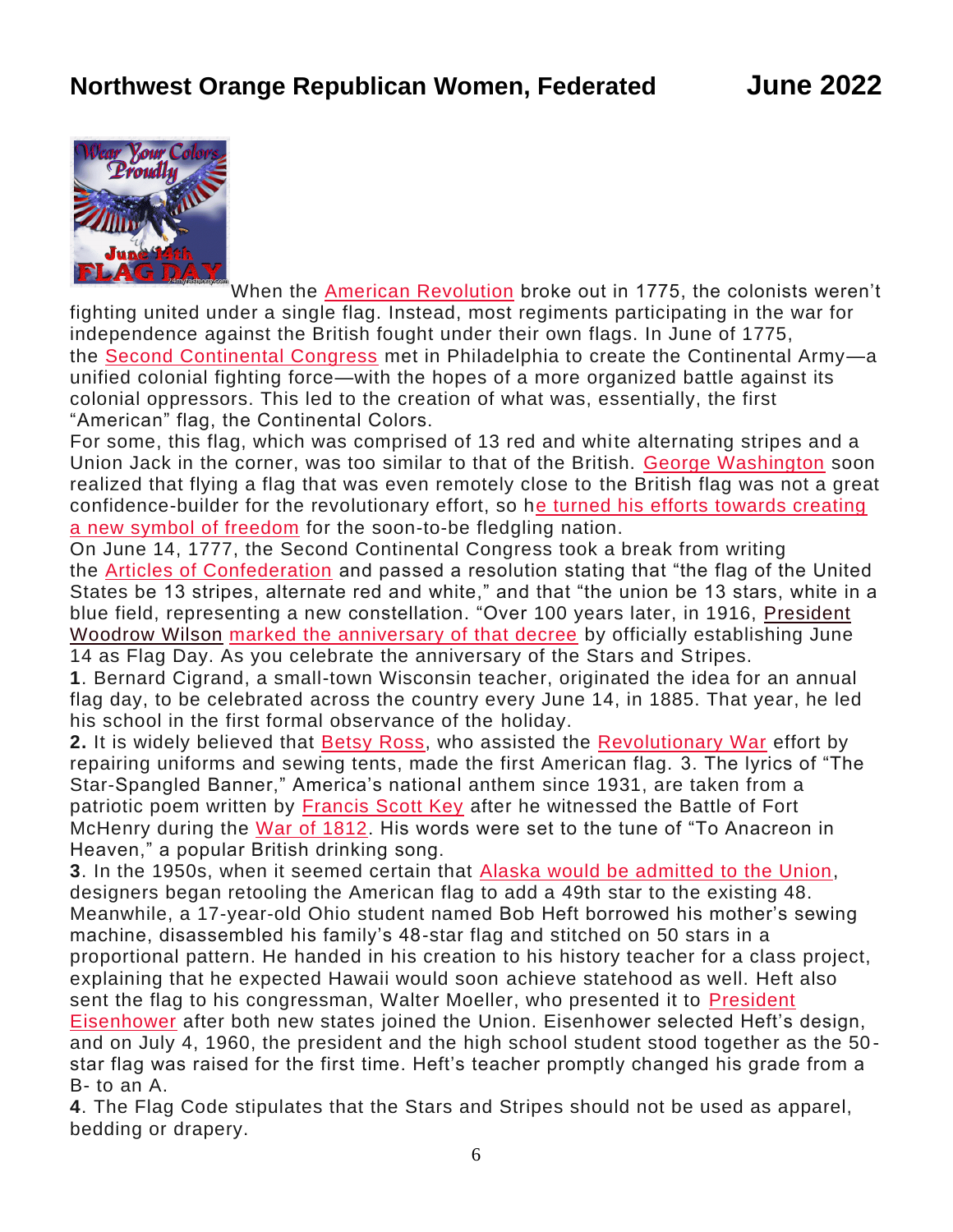# **Northwest Orange Republican Women, Federated June 2022**

**5**. Etiquette calls for American flags to be illuminated by sunlight or another light source while on display.

**6.** When flags are taken down from their poles, care must be taken to keep them from touching the ground. In fact, the American flag should always be kept aloft, meaning that rugs and carpets featuring the Stars and Stripes are barred by the Flag Code.

**7.** When the flags of cities, states, localities or groups are flown on the same staff as the American flag, Old Glory should always be at the peak. When flags of two or more nations are displayed, they should be of equivalent size and flown from separate staffs of the same height.

**8.** The Flag Code strictly prohibits adding an insignia, drawing or other markings to the Stars and Stripes. Some American politicians have been known to defy this regulation by signing copies of the U.S. flag for their supporters.

**9.** Ever wondered how to correctly fold an American flag? First, enlist a partner and stand facing each other, each holding both corners of one of the rectangle's shorter sides. Working together, lift the half of the flag that usually hangs on the bottom over the half that contains the blue field of stars. Next, fold the flag lengthwise a second time so that the stars are visible on the outside. Make a triangular fold at the striped end, bringing one corner up to meet the top edge. Continue to fold the flag in this manner until only a triangle of star-studded blue can be seen. The VFW has a beautiful 13 fold ceremony.



|                                                                                                                       | <b>NORWF CALENDAR OF EVENTS FOR 2022</b>                                                           |  |  |
|-----------------------------------------------------------------------------------------------------------------------|----------------------------------------------------------------------------------------------------|--|--|
| <b>DATE</b>                                                                                                           | <b>GENERAL MEETINGS</b>                                                                            |  |  |
| January 20 <sup>TH</sup>                                                                                              | <b>GET TO KNOW YOUR FELLOW MEMBERS</b>                                                             |  |  |
| February 17th                                                                                                         | <b>City Commissioner Forum</b>                                                                     |  |  |
| March 17 <sup>th</sup>                                                                                                | Yolanda Frazer - CEO AND FOUNDER ENOUGH INTERNATIONAL                                              |  |  |
| April 21st                                                                                                            | Hillary Courson - Director of Voter Registration                                                   |  |  |
| May 19th                                                                                                              | Britney Corfman Parks - Vice Chair Greater Orlando Young Republicans                               |  |  |
| June 16 <sup>th</sup>                                                                                                 | <b>Membership Luncheon</b>                                                                         |  |  |
|                                                                                                                       | Future board meetings will be on the first Wednesday of each month begin at 10:00 am. First United |  |  |
| Methodist Church (201 S. Park Ave.) for the following dates: February 2 <sup>nd</sup> March 2, April 6, May 4, June 1 |                                                                                                    |  |  |

July 6, August 3, September 7, October 5, and November 2, and December 7.